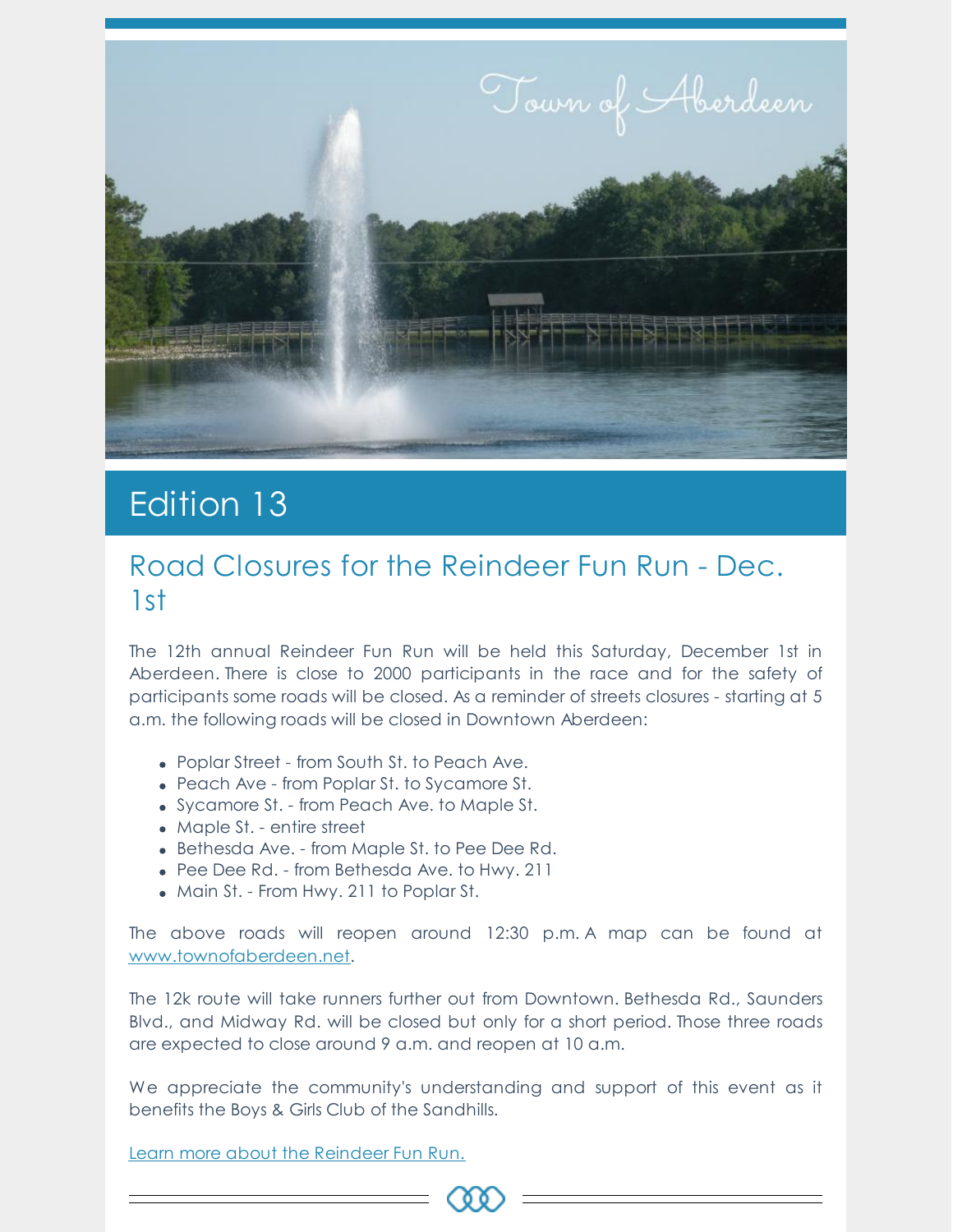## Christmas Traditions in Aberdeen







**CAA**